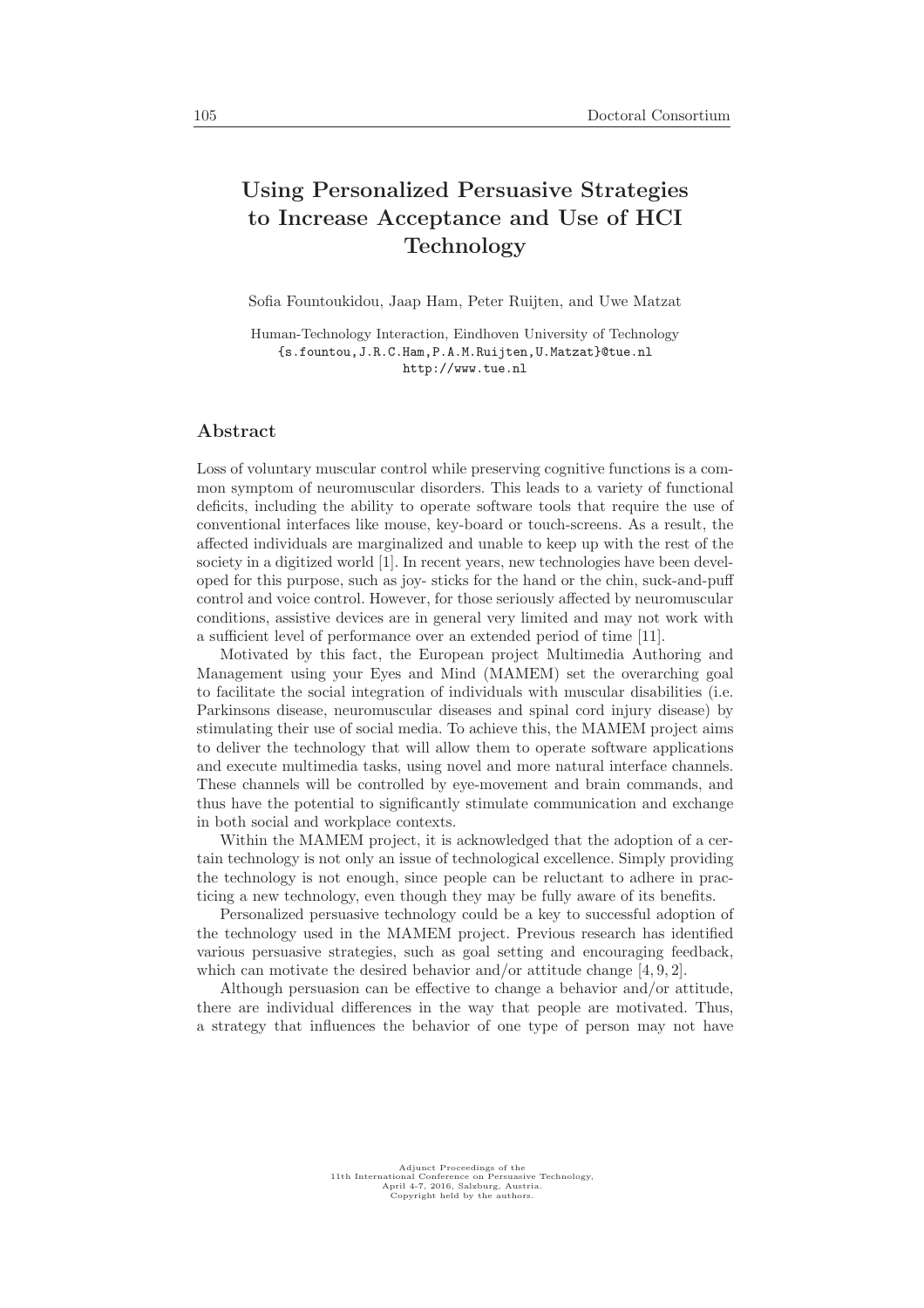the same effect on another type of person or even to prevent him/her from such an accomplishment. It is only recently that researchers started to examine the moderating role of users characteristics and individual differences in the persuasiveness of the strategies and the essential role of tailoring to reinforce its effectiveness [10].

Kaptein and colleagues [6] examined the effectiveness of personalized short messages in reducing snacking behavior. For this, they developed a questionnaire that predicts individuals susceptibility to different social influence strategies identified by [2], called Susceptibility to Persuasion Scale (STPS), and adapted the messages according to participants scores. The results suggested that tailored-to-the-individual messages result in a stronger decrease of snacking behavior, compared to randomized messages or non-tailored messages. In addition, [5] investigated whether there is an escalation of the effectiveness of a persuasive appeal when the message framing is aligned with the recipients personality profile. Thus, they framed persuasive messages based on a users score on Big Five personality traits. The findings revealed that adjusting the persuasive messages to the peoples personality traits can increase their effectiveness.

Nonetheless, despite their remarkable efforts, it is still unclear which persuasive strategies are most effective for which type of person [10, 8, 7].

In the current research project, our aim is to adapt persuasive technology interventions to our target group characteristics, in order to increase their effectiveness. Therefore, our first step is to create user profiles of our target population based on relevant characteristics. The user profiles will, then, be used as an input to increase our understanding of which persuasive strategies can influence which type of user.

Next, in order to come to the selection of the most effective persuasive strategies, it is intended that the Intervention Mapping (IM)approach, a theoretical framework for developing and implementing interventions, will be used [3]. Different iterative steps will be taken to select theoretical foundations and persuasive strategies, for the MAMEM target audience.

Driven by this theoretical approach within the MAMEM project, our objective is to investigate individual differences in effective methods to increase compliance to a persuasion request. In the above sentence, one can identify three aspects that could lead to compliance. Firstly, the users relevant characteristics, the relevant persuasive methods and lastly the specific request. Therefore, our research questions, although quite broad at this initial stage of research, are:

- What is the role of user characteristics and individual differences in selecting effective persuasive strategies?
- What is the moderating role of the persuasion request in the effectiveness of persuasive strategies?

This area of research would contribute to the current state of the art of designing persuasive technologies taking into consideration both the user characteristics and the behavior in request. The output of this research project will be relevant for increasing acceptance and usage of assistive technology by the